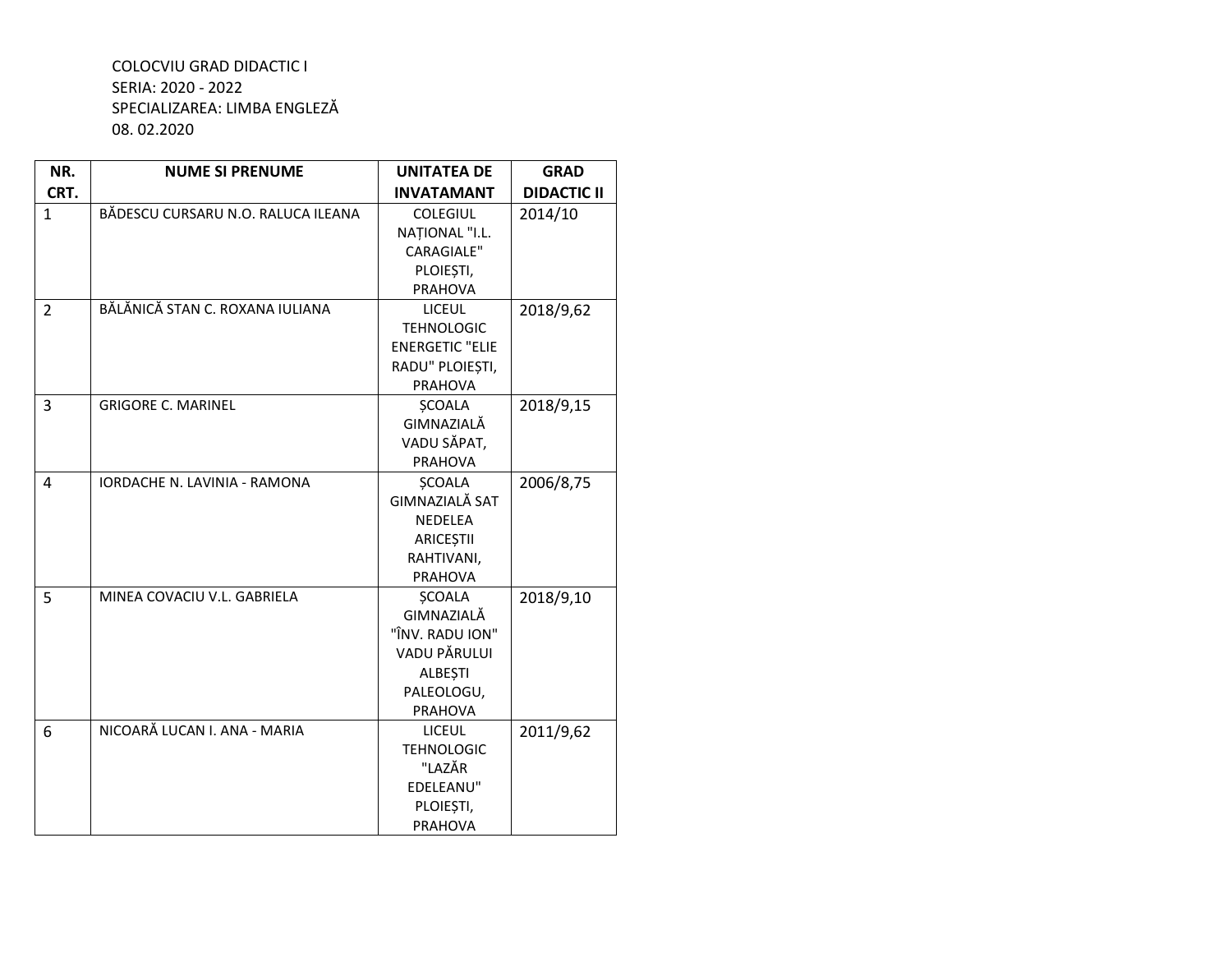## COLOCVIU GRAD DIDACTIC I SERIA: 2020 - 2022 SPECIALIZAREA: LIMBA ENGLEZĂ 08.02.2020

| $\overline{7}$ | PALADE POLICALĂ N. RALUCA MIHAELA   | <b>SCOALA</b>          | 2018/9,42 |
|----------------|-------------------------------------|------------------------|-----------|
|                | <b>IULIANA</b>                      | GIMNAZIALĂ             |           |
|                |                                     | "ANDREI                |           |
|                |                                     | MUREȘANU"              |           |
|                |                                     | PLOIEȘTI,              |           |
|                |                                     | <b>PRAHOVA</b>         |           |
| 8              | PODEANU OPREA A. MARINA CĂTĂLINA    | <b>ŞCOALA</b>          | 2014/10   |
|                |                                     | GIMNAZIALĂ             |           |
|                |                                     | FILIPEȘTII DE          |           |
|                |                                     | TÎRG, PRAHOVA          |           |
| 9              | POPA BUDEANU D. RAMONA ANDREEA      | <b>ŞCOALA</b>          | 2018/9,80 |
|                |                                     | GIMNAZIALĂ             |           |
|                |                                     | <b>STEFESTI,</b>       |           |
|                |                                     | <b>PRAHOVA</b>         |           |
| 10             | POPESCU ȚIȚEIU BORDEI M. OANA ALINA | <b>LICEUL</b>          | 2018/9,22 |
|                |                                     | <b>TEHNOLOGIC DE</b>   |           |
|                |                                     | SERVICII "SF.          |           |
|                |                                     | <b>APOSTOL</b>         |           |
|                |                                     | ANDREI" PLOIEȘTI       |           |
| 11             | RADU CHIRIȚOIU T. IULIA             | <b>LICEUL TEORETIC</b> | 2018/9,82 |
|                |                                     | FILIPEȘTII DE          |           |
|                |                                     | PĂDURE,                |           |
|                |                                     | <b>PRAHOVA</b>         |           |

| 12 | STOIAN DIACONU M. CORNELIA - ELENA | <b>COLEGIUL</b>   | 2007/7,62 |
|----|------------------------------------|-------------------|-----------|
|    |                                    | <b>NATIONAL</b>   |           |
|    |                                    | PEDAGOGIC         |           |
|    |                                    | "REGINA MARIA"    |           |
|    |                                    | PLOIEȘTI,         |           |
|    |                                    | <b>PRAHOVA</b>    |           |
| 13 |                                    | <b>LICEUL</b>     | 2018/9,60 |
|    | <b>VINTILESCU DUMITRU G. ELENA</b> | <b>TEHNOLOGIC</b> |           |
|    |                                    | <b>UDREA</b>      |           |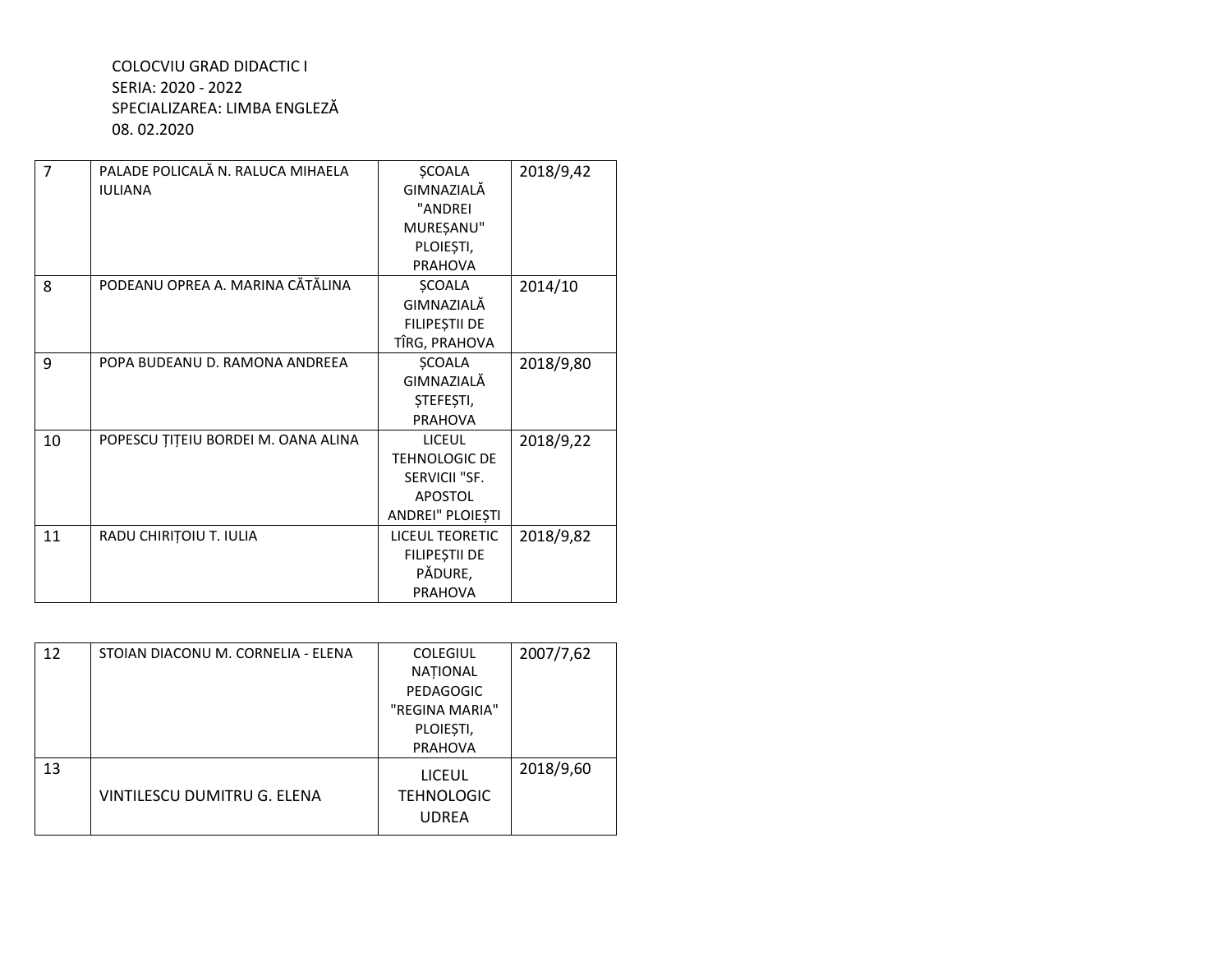## COLOCVIU GRAD DIDACTIC I SERIA: 2020 - 2022 SPECIALIZAREA: LIMBA ENGLEZĂ 08. 02.2020

|    |                                                    | BĂLEANU,<br>BĂLENI,<br>DÂMBOVIȚA                                                |           |
|----|----------------------------------------------------|---------------------------------------------------------------------------------|-----------|
| 14 | RADU BREZOIANU C. LAURA GABRIELA                   | <b>ŞCOALA</b><br>GIMNAZIALĂ<br><b>LEONARDO DA</b><br>VINCI,<br><b>BUCURESTI</b> | 2019/10   |
| 15 | DOBRE VIŞAN N. SIMONA                              | <b>SCOALA</b><br>GIMNAZIALĂ<br>NR. 188<br><b>BUCUREȘTI</b>                      | 2018/9,00 |
| 16 | DOBRE PRÎŞCOVEANU N. CRISTINA                      | <b>ŞCOALA</b><br>GIMNAZIALĂ<br>NR. 25<br><b>BUCUREȘTI</b>                       | 2017/10   |
| 17 | <b>BUZATU DOBRE G. RAMONA CECILIA</b>              | <b>SCOALA</b><br>GIMNAZIALĂ<br>NR. 124<br><b>BUCURESTI</b>                      | 2016/9,55 |
| 18 | <b>BACIU N. VALENTIN GEORGE</b>                    | <b>SCOALA</b><br>GIMNAZIALĂ<br>NR. 11 BUZĂU                                     | 2018/9,47 |
| 19 | CURCĂ CURCĂ-DUMITRACHE N.<br><b>CIPRIAN OVIDIU</b> | <b>LICEUL</b><br><b>TEHNOLOGIC</b><br>RUȘEȚU, BUZĂU                             | 2018/9,12 |